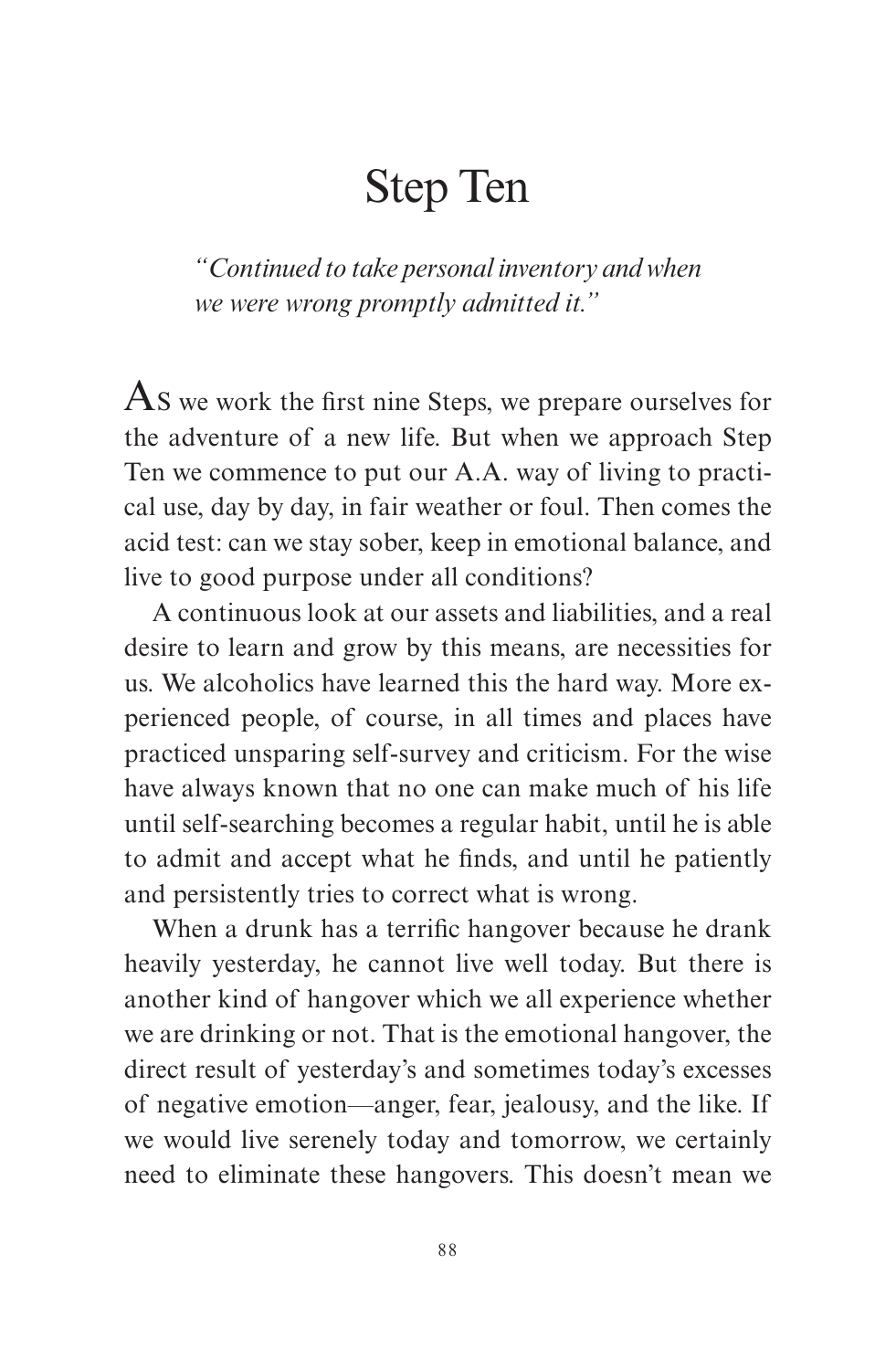need to wander morbidly around in the past. It requires an admission and correction of errors *now*. Our inventory enables us to settle with the past. When this is done, we are really able to leave it behind us. When our inventory is carefully taken, and we have made peace with ourselves, the conviction follows that tomorrow's challenges can be met as they come.

Although all inventories are alike in principle, the time factor does distinguish one from another. There's the spotcheck inventory, taken at any time of the day, whenever we find ourselves getting tangled up. There's the one we take at day's end, when we review the happenings of the hours just past. Here we cast up a balance sheet, crediting ourselves with things well done, and chalking up debits where due. Then there are those occasions when alone, or in the company of our sponsor or spiritual adviser, we make a careful review of our progress since the last time. Many A.A.'s go in for annual or semiannual housecleanings. Many of us also like the experience of an occasional retreat from the outside world where we can quiet down for an undisturbed day or so of self-overhaul and meditation.

Aren't these practices joy-killers as well as time-consumers? Must A.A.'s spend most of their waking hours drearily rehashing their sins of omission or commission? Well, hardly. The emphasis on inventory is heavy only because a great many of us have never really acquired the habit of accurate self-appraisal. Once this healthy practice has become grooved, it will be so interesting and profitable that the time it takes won't be missed. For these minutes and sometimes hours spent in self-examination are bound to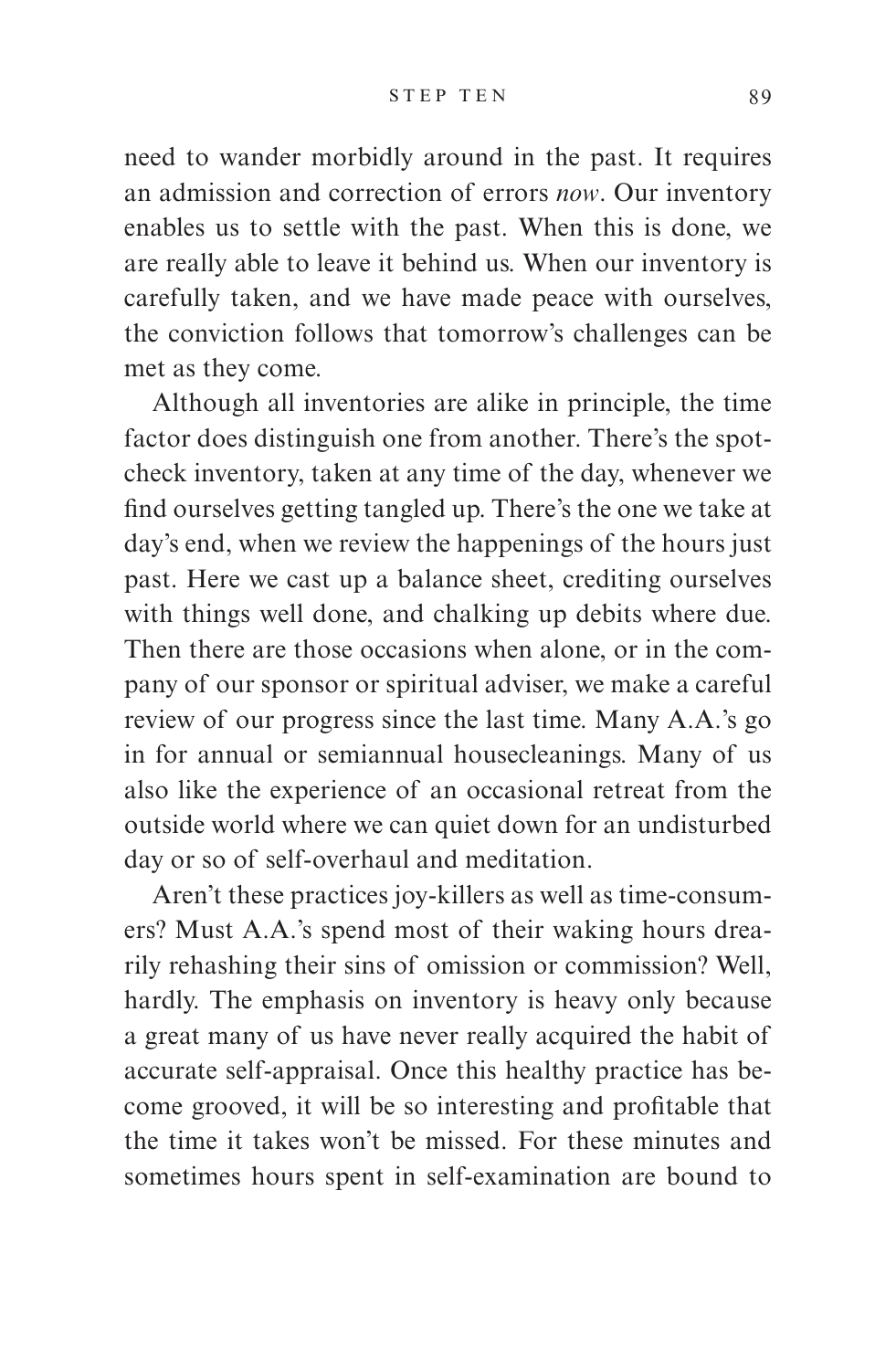make all the other hours of our day better and happier. And at length our inventories become a regular part of everyday living, rather than something unusual or set apart.

Before we ask what a spot-check inventory is, let's look at the kind of setting in which such an inventory can do its work.

It is a spiritual axiom that every time we are disturbed, no matter what the cause, there is something wrong *with us*. If somebody hurts us and we are sore, we are in the wrong also. But are there no exceptions to this rule? What about "justifiable" anger? If somebody cheats us, aren't we entitled to be mad? Can't we be properly angry with selfrighteous folk? For us of A.A. these are dangerous exceptions. We have found that justified anger ought to be left to those better qualified to handle it.

Few people have been more victimized by resentments than have we alcoholics. It mattered little whether our resentments were justified or not. A burst of temper could spoil a day, and a well-nursed grudge could make us miserably ineffective. Nor were we ever skillful in separating justified from unjustified anger. As we saw it, our wrath was always justified. Anger, that occasional luxury of more balanced people, could keep us on an emotional jag indefinitely. These emotional "dry benders" often led straight to the bottle. Other kinds of disturbances—jealousy, envy, self-pity, or hurt pride—did the same thing.

A spot-check inventory taken in the midst of such disturbances can be of very great help in quieting stormy emotions. Today's spot check finds its chief application to situations which arise in each day's march. The consider-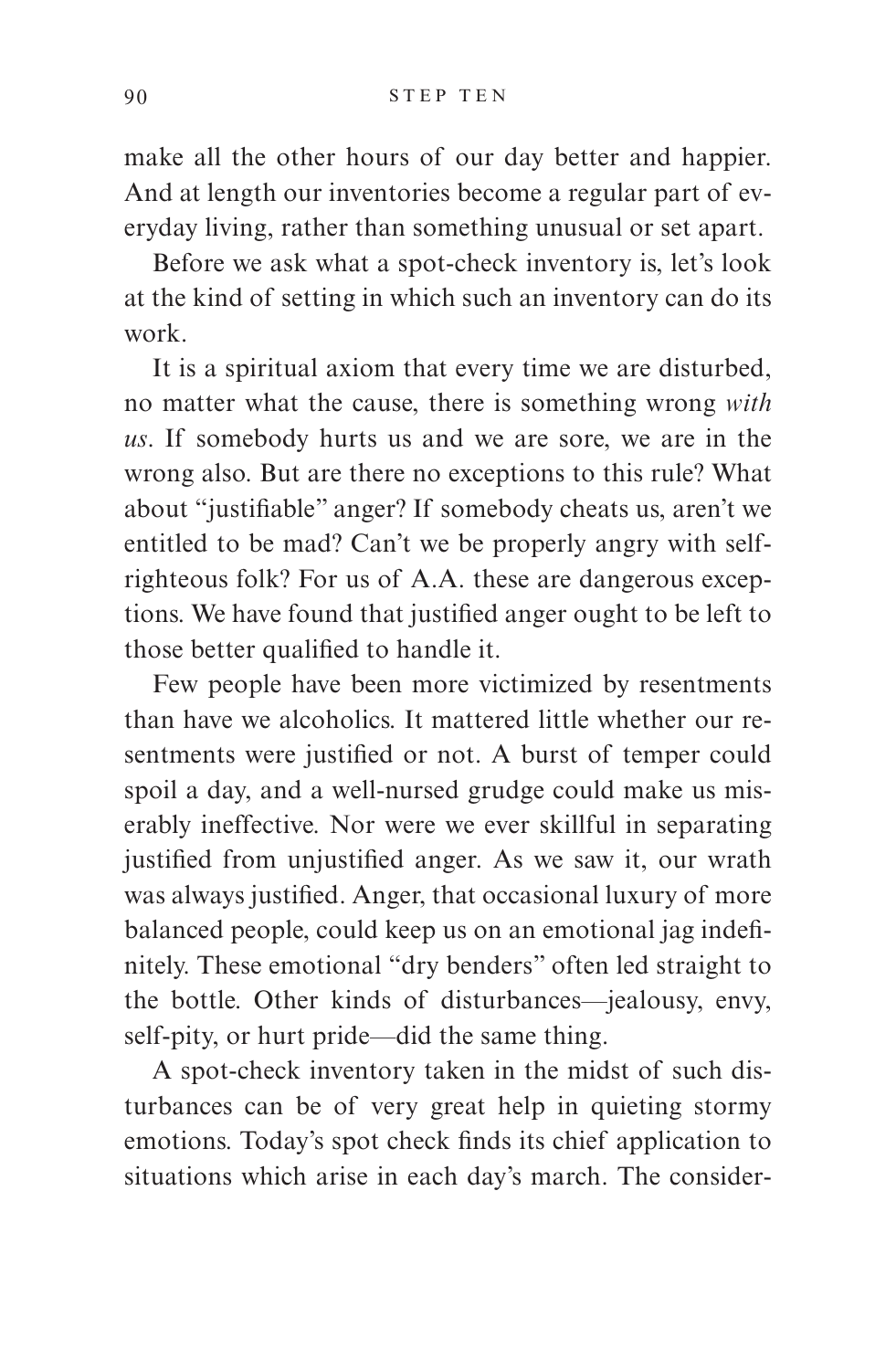## STEP TEN 91

ation of long-standing difficulties had better be postponed, when possible, to times deliberately set aside for that purpose. The quick inventory is aimed at our daily ups and downs, especially those where people or new events throw us off balance and tempt us to make mistakes.

In all these situations we need self-restraint, honest analysis of what is involved, a willingness to admit when the fault is ours, and an equal willingness to forgive when the fault is elsewhere. We need not be discouraged when we fall into the error of our old ways, for these disciplines are not easy. We shall look for progress, not for perfection.

Our first objective will be the development of self-restraint. This carries a top priority rating. When we speak or act hastily or rashly, the ability to be fair-minded and tolerant evaporates on the spot. One unkind tirade or one willful snap judgment can ruin our relation with another person for a whole day, or maybe a whole year. Nothing pays off like restraint of tongue and pen. We must avoid quick-tempered criticism and furious, power-driven argument. The same goes for sulking or silent scorn. These are emotional booby traps baited with pride and vengefulness. Our first job is to sidestep the traps. When we are tempted by the bait, we should train ourselves to step back and think. For we can neither think nor act to good purpose until the habit of self-restraint has become automatic.

Disagreeable or unexpected problems are not the only ones that call for self-control. We must be quite as careful when we begin to achieve some measure of importance and material success. For no people have ever loved per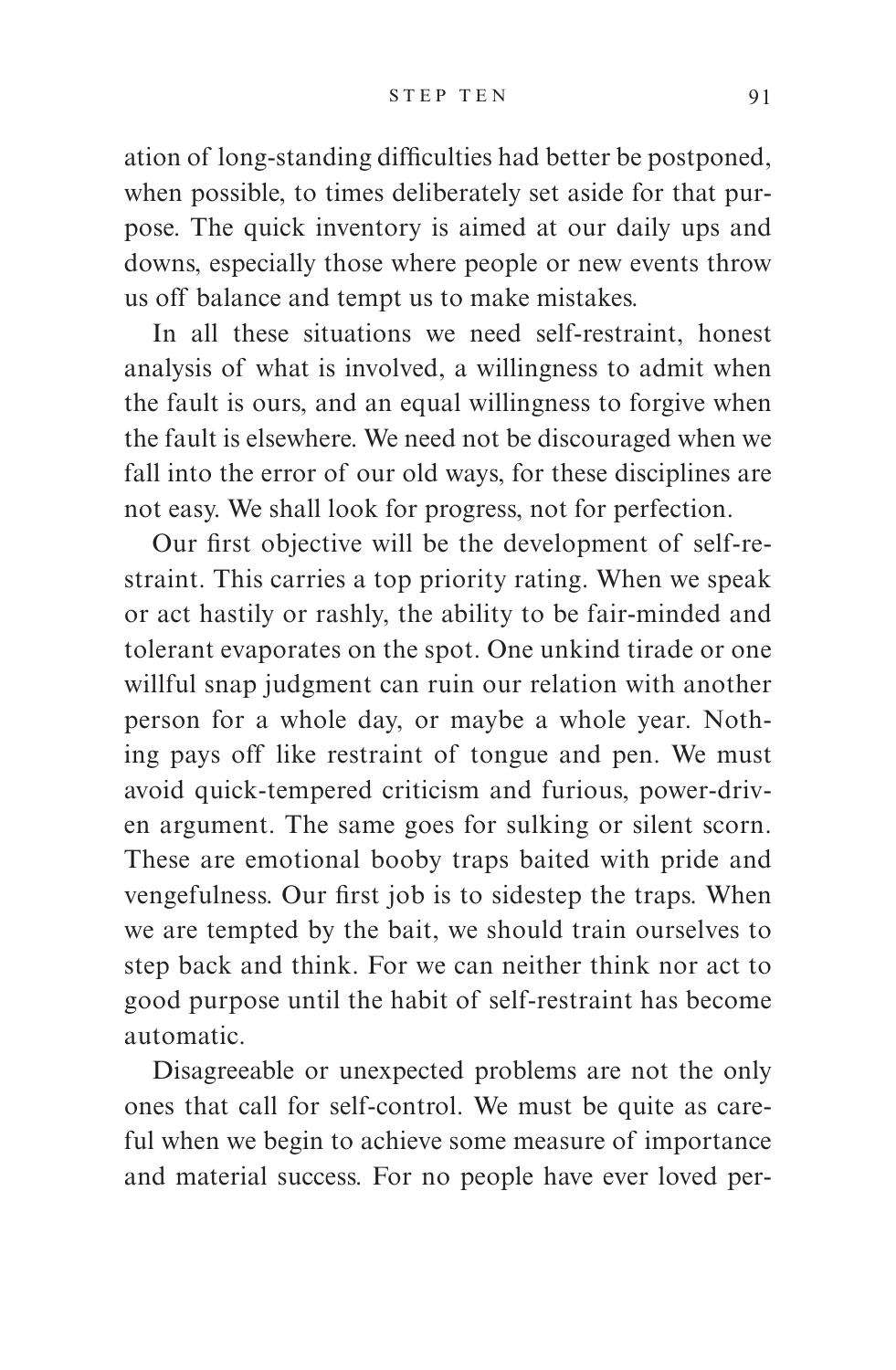sonal triumphs more than we have loved them; we drank of success as of a wine which could never fail to make us feel elated. When temporary good fortune came our way, we indulged ourselves in fantasies of still greater victories over people and circumstances. Thus blinded by prideful self-confidence, we were apt to play the big shot. Of course, people turned away from us, bored or hurt.

Now that we're in A.A. and sober, and winning back the esteem of our friends and business associates, we find that we still need to exercise special vigilance. As an insurance against "big-shot-ism" we can often check ourselves by remembering that we are today sober only by the grace of God and that any success we may be having is far more His success than ours.

Finally, we begin to see that all people, including ourselves, are to some extent emotionally ill as well as frequently wrong, and then we approach true tolerance and see what real love for our fellows actually means. It will become more and more evident as we go forward that it is pointless to become angry, or to get hurt by people who, like us, are suffering from the pains of growing up.

Such a radical change in our outlook will take time, maybe a lot of time. Not many people can truthfully assert that they love everybody. Most of us must admit that we have loved but a few; that we have been quite indifferent to the many so long as none of them gave us trouble; and as for the remainder—well, we have really disliked or hated them. Although these attitudes are common enough, we A.A.'s find we need something much better in order to keep our balance. We can't stand it if we hate deeply. The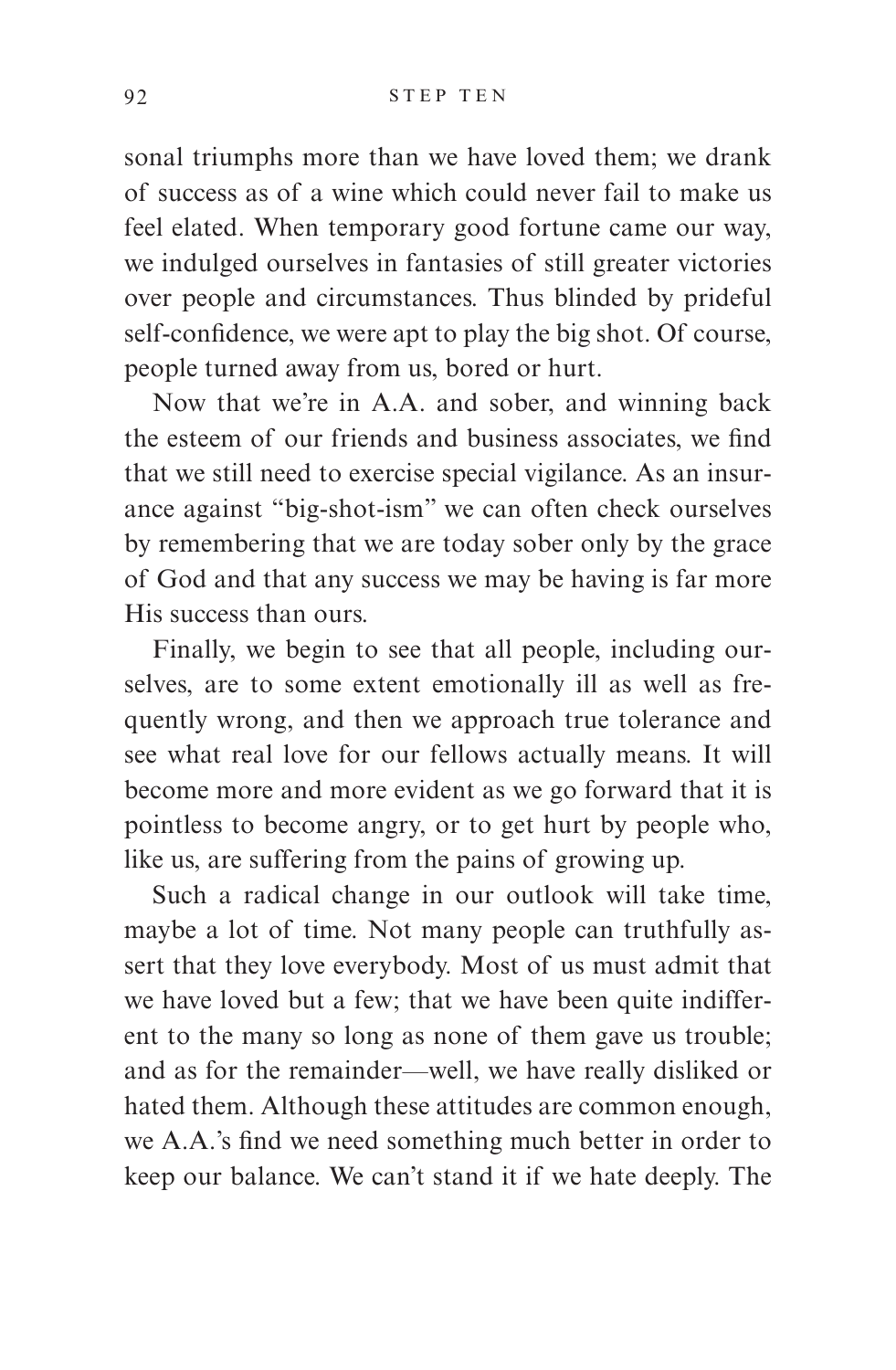idea that we can be possessively loving of a few, can ignore the many, and can continue to fear or hate *anybody*, has to be abandoned, if only a little at a time.

We can try to stop making unreasonable demands upon those we love. We can show kindness where we had shown none. With those we dislike we can begin to practice justice and courtesy, perhaps going out of our way to understand and help them.

Whenever we fail any of these people, we can promptly admit it—to ourselves always, and to them also, when the admission would be helpful. Courtesy, kindness, justice, and love are the keynotes by which we may come into harmony with practically anybody. When in doubt we can always pause, saying, "Not my will, but Thine, be done." And we can often ask ourselves, "Am I doing to others as I would have them do to me—today?"

When evening comes, perhaps just before going to sleep, many of us draw up a balance sheet for the day. This is a good place to remember that inventory-taking is not always done in red ink. It's a poor day indeed when we haven't done *something* right. As a matter of fact, the waking hours are usually well filled with things that are constructive. Good intentions, good thoughts, and good acts are there for us to see. Even when we have tried hard and failed, we may chalk that up as one of the greatest credits of all. Under these conditions, the pains of failure are converted into assets. Out of them we receive the stimulation we need to go forward. Someone who knew what he was talking about once remarked that pain was the touchstone of all spiritual progress. How heartily we A.A.'s can agree with him, for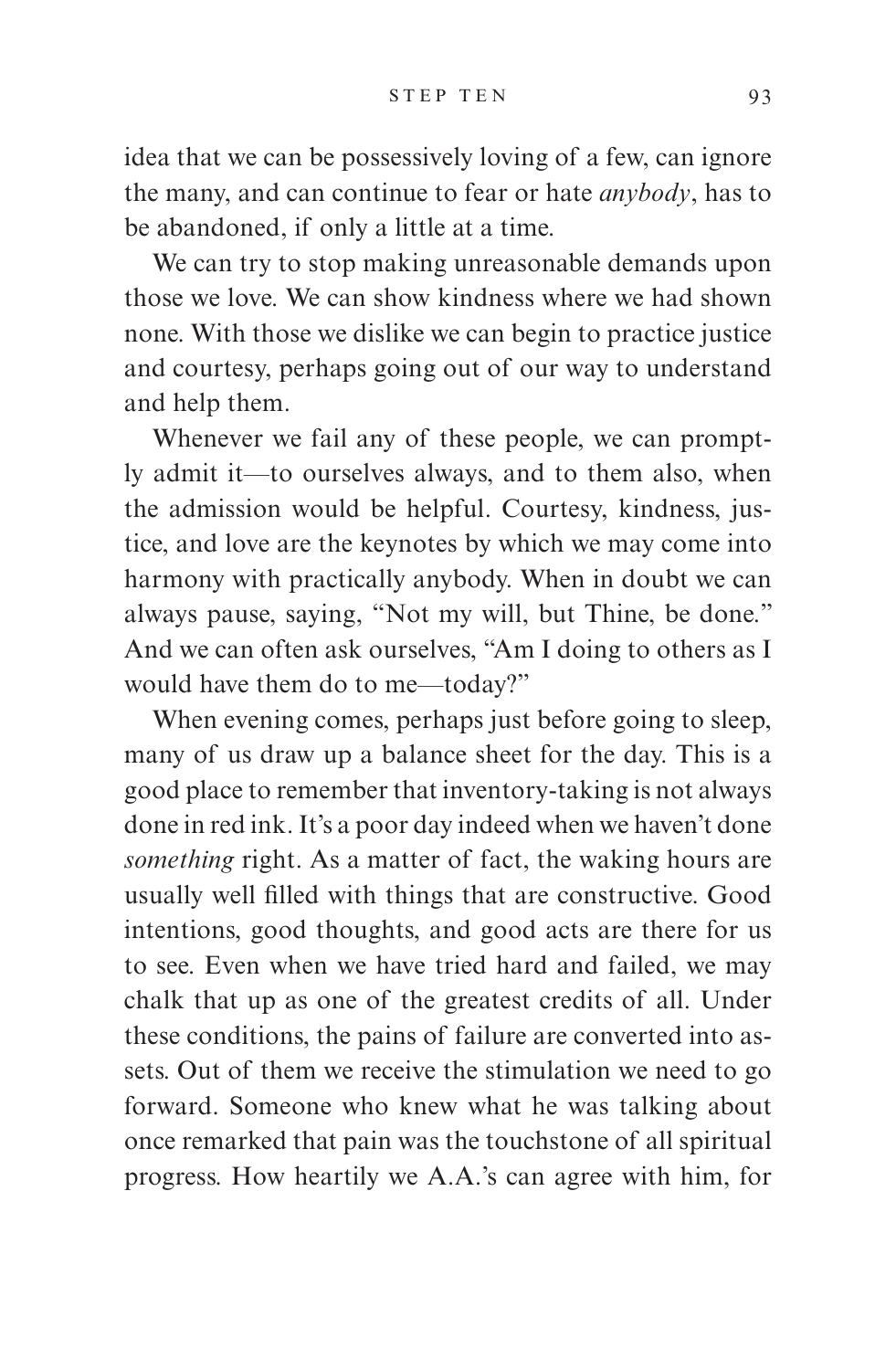we know that the pains of drinking had to come before sobriety, and emotional turmoil before serenity.

As we glance down the debit side of the day's ledger, we should carefully examine our motives in each thought or act that appears to be wrong. In most cases our motives won't be hard to see and understand. When prideful, angry, jealous, anxious, or fearful, we acted accordingly, and that was that. Here we need only recognize that we did act or think badly, try to visualize how we might have done better, and resolve with God's help to carry these lessons over into tomorrow, making, of course, any amends still neglected.

But in other instances only the closest scrutiny will reveal what our true motives were. There are cases where our ancient enemy, rationalization, has stepped in and has justified conduct which was really wrong. The temptation here is to imagine that we had good motives and reasons when we really didn't.

We "constructively criticized" someone who needed it, when our real motive was to win a useless argument. Or, the person concerned not being present, we thought we were helping others to understand him, when in actuality our true motive was to feel superior by pulling him down. We sometimes hurt those we love because they need to be "taught a lesson," when we really want to punish. We were depressed and complained we felt bad, when in fact we were mainly asking for sympathy and attention. This odd trait of mind and emotion, this perverse wish to hide a bad motive underneath a good one, permeates human affairs from top to bottom. This subtle and elusive kind of self-righteousness can underlie the smallest act or thought.